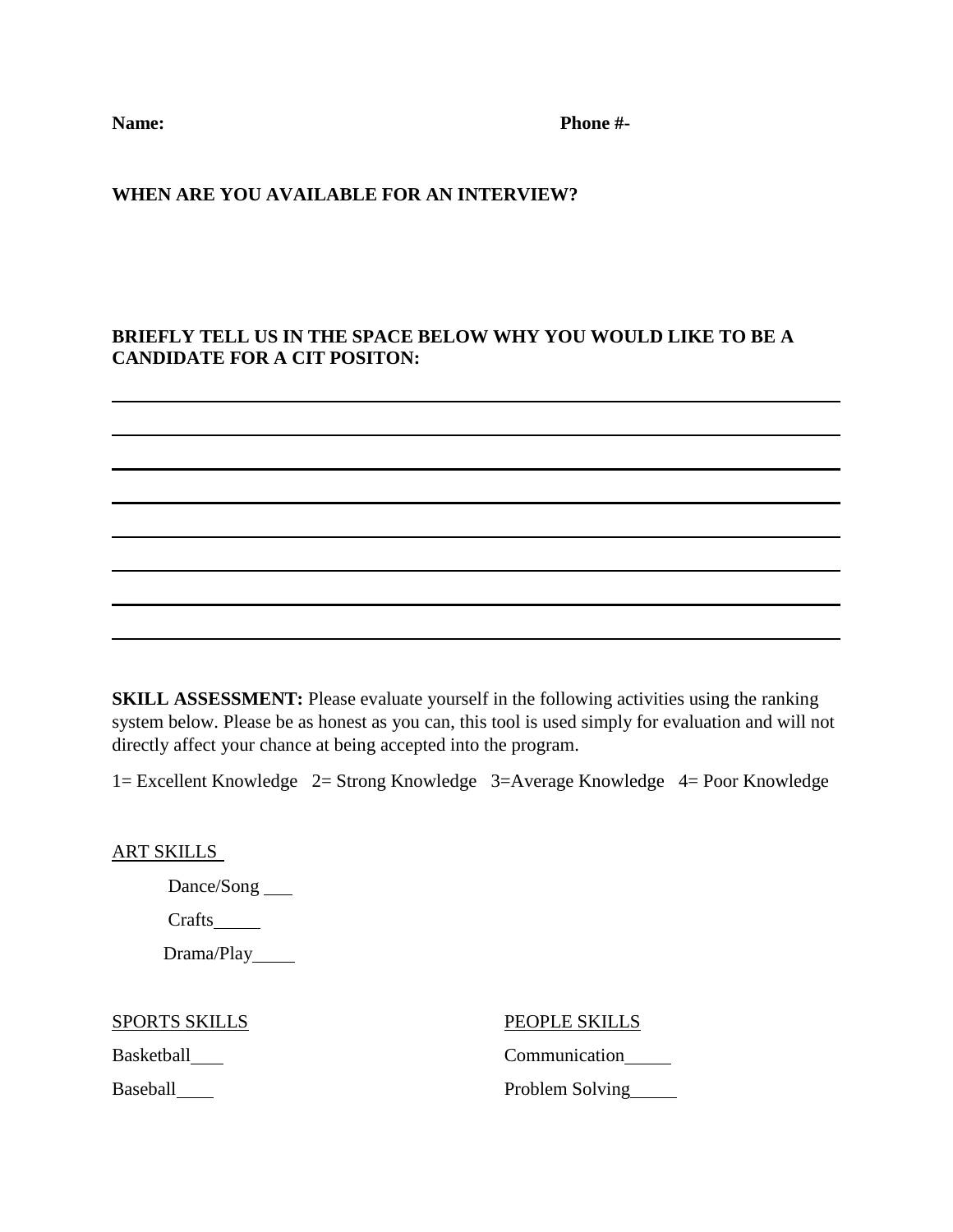| Volleyball____     | <b>Conflict Resolution</b> |
|--------------------|----------------------------|
| Soccer             | Group Management           |
| <b>Group Games</b> |                            |

**Please check the weeks you can commit to:**

**(Note: There is a 2 week commitment) If you cannot do 2 weeks in a row you can split up.**

- **Week of June 27th & July 5th**
- **Week of July 11th & July 18th**
- **Week of July 25th & Aug 1st**

T Shirt Size:

Phone Number:

| SIGNATURE OF PARENT OR GUARDIAN:    | DATE: |
|-------------------------------------|-------|
| <b>EMAIL OF PARENT OR GUARDIAN:</b> |       |

### *I understand that consistent attendance is critical to completion of this program.*

SIGNED: DATE:

# **I Agree To:**

- Exhibit good character & responsibility at all times and to participate fully in all camp programs.
- Treat all people and property with respect and courtesy by avoiding put-downs, insults, name calling, swearing, and other language or nonverbal conduct likely to offend, hurt, or set a bad example.
- Avoid sexual displays of personal affection or put my hands on any the campers.
- Remain within my assigned group and location to ensure the safety/well-being of my campers and myself and to get enough sleep each night to properly function the next day.
- Use good manners, dress appropriately for the occasion and not wear clothing that may be offensive and disrespectful to others. Participant behavior should be that of role models to the campers.